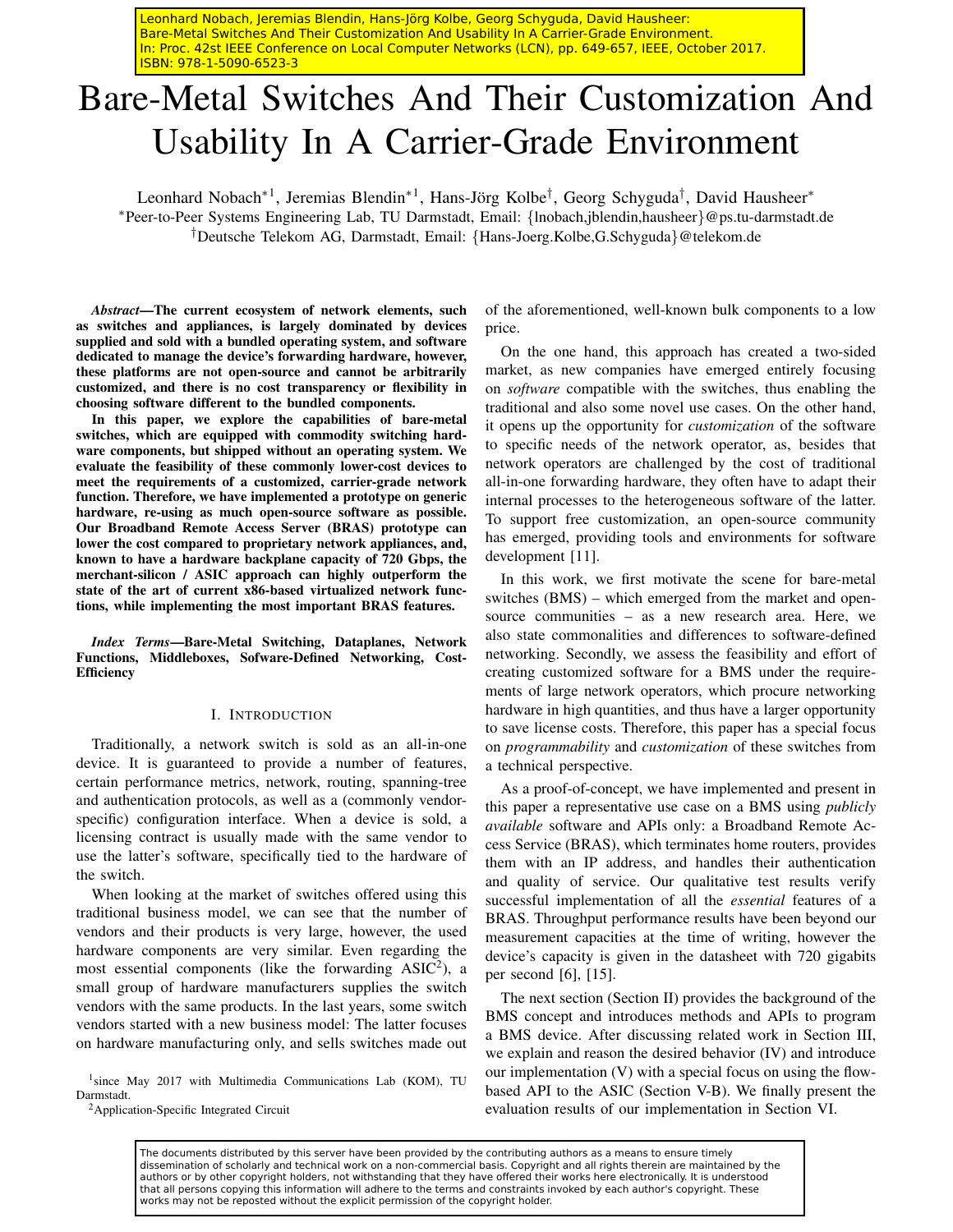# II. BACKGROUND

In one sentence, a bare-metal switch, also known as whitebox switch, is a switch not bundled with an operating system (OS), which also means that the BMS vendors only provide warranty and support for the hardware. Furthermore, a BMS platform is targeted to be as open for OS customization as servers in a datacenter are. In all use cases we have seen, OS customization means to install a Linux-based operating system on the bare-metal switch (even Microsoft does that [14]).

The advantage of OS customization is that the switch operator can develop and configure the switch's control plane to the own needs. In a BMS-based infrastructure, there is no need to adapt the business processes and monitoring infrastructure to the interfaces provided by a switch vendor. Customized software components installed on servers (like monitoring and management) can even be re-used and installed on the switch hardware, as well.



Fig. 1. BMS Generic Architecture

Figure 1 depicts a generic architecture of a bare-metal switch. At a first glance, the switch has an architecture which is very common to a commodity server, and from a management perspective, a bare-metal switch can be operated exactly as such: When installing a Linux-based OS (like OpenNetworkLinux) and connecting through the management interface, the switch will behave like a default Linux host<sup>3</sup>. From here, it is possible to install, compile and run Linux software as needed for own purposes.

The main difference of using a BMS compared to using a server is to get the *switchports* running, which is not possible with an out-of-the-box Linux so far. The switch ports will not be visible to Linux as network interfaces, this only applies to the management interface. Instead of appearing as individual devices to the Linux kernel, the switchports are tied together by a powerful *application-specific integrated circuit (ASIC)*, providing a single interface to the Linux kernel only. The

<sup>3</sup>An exception is that the BM switches commonly do not have a VGA port and must be initially configured via the serial interface until SSH access is established.

operating system and the application commonly does not receive and send packets over this interface, instead it instructs the ASIC with rules on what to do with any packets coming in (e.g. to modify them), so called *forwarding rules*. The ASIC is capable of executing these rules on packets with a very high data rate compared to CPU-based I/O. Nevertheless, ASICs are also capable of accepting rules to directly forward packets to the control plane, or send packets from it, however this should be rarely used in order not to degrade performance.

To avoid the complexity of dataplane programmability, ASIC vendors have joined the BMS community and provide drivers, interfaces and abstractions to their dataplane [4]. OS vendors for BMS also provide alternatives to the low-level ASIC programming APIs with middlewares for true Open-Flow [13], Linux interfaces and bridges, or even a traditional command line, however with additional license costs.

## *A. BMS and the SDN concept*

Bare-metal switching is actually the SDN concept driven very far and to a low level. Most software-defined network controllers are commonly relying on standardized, southbound protocols like OpenFlow to tell switches what to do. However, SDN switches then translate commands of these standardized, south-bound protocol commands into changes in the ASIC forwarding tables (Forwarding Information Base (FIB) or Ternary Content-Addressable Memory (TCAM)).

Bare-Metal Switches generally do not support any standardized south-bound protocol out of the box, if such a protocol is desired, it must be implemented in the operating system first. An attempt to achieve this on a bare-metal switch is the publicly available OF-DPA (Section II-B) in combination with the Indigo OpenFlow agent. Although OF-DPA is standardized, the applied table restrictions to OpenFlow are very narrow, and likely will reject an OpenFlow control plane not specifically adapted to it. A proprietary alternative is PicOS [13], which aims for OVSDB and OpenFlow compatibility.

The idea of the BMS concept is that, instead of standardizing the network communication protocol between the controller and the switch, the local forwarding application programming interface (API) of the switch is standardized, and the SDN controller is extended to the switch CPU instead of being restricted to a remote server. This *distributed* concept has the potential to improve dataplane reaction times compared to delayed controller links (like when enabling forwarding upon a packet event), to reduce network traffic due to controller interaction, and to improve resilience of the control plane (if a controller or the link to it fails). Unfortunately, at the time of writing, there is no widely-supported vendor-neutral API to manage the ASIC, likely due to hardware differences.

## *B. OpenNSL and OF-DPA*

As a major provider of switching ASICs, Broadcom has stepped up to the bare-metal switch community by supplying interfaces for ASIC programmability. The specification and libraries OpenNSL and OF-DPA are publicly available on GitHub [3]. They both consist of drivers, a daemon, and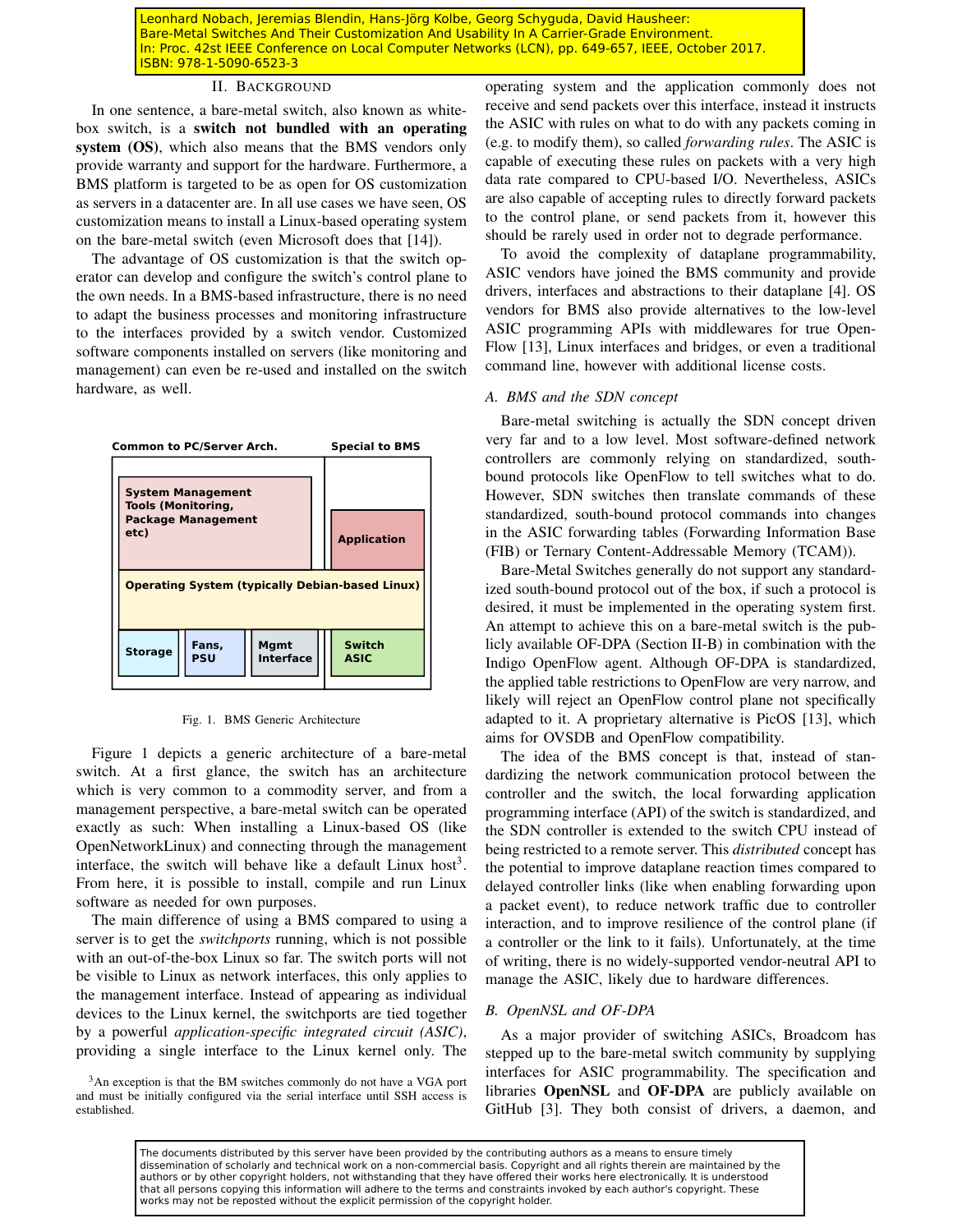interfaces. *OpenNSL* originally focuses on traditional network management commands. In particular, typical API actions in OpenNSL are about adding/removing VLANs and ports to VLANs, switching ports to L2/L3 mode, adding/removing routes, port mirroring, QoS, statistics, link aggregation, and VxLAN.

The *OpenFlow Dataplane Abstraction (OF-DPA)* is an API to modify the forwarding behavior of the ASIC in a flow table format. The operations like adding and removing flow tables, group actions, and meters, are very similar to OpenFlow, however the table types of its multi-table pipeline are very restricted in their functionality. Since June 2016, the OF-DPA APIs have become part of the OpenNSL library.

Like mentioned before, the similarity to OpenFlow allows the API to be directly accessed over this network protocol with an appropriate OpenFlow agent like *Indigo*. However, because of the very restricted set of possible matchers and actions in every table, the semantics of an OpenFlow controller must be adapted to the particular table type restrictions, which contradicts the idea of OpenFlow's hardware independence. The detailed OF-DPA specification is available on GitHub [4].

OF-DPA can be used either as an API by a local controller on the switch, or via OpenFlow by a remote controller. Regarding the first variant where we will focus on, a controller application can load a shared library, recommended for C and C++ development. For Python developers, a Python wrapper is also supplied with OF-DPA [5]. We have first tested the Python wrapper, which is stable and relatively easy to use, however, we experienced performance problems with controller packetin/out operations, thus we have switched to the C header files.

To the best of our knowledge, there are no OF-DPA-based open-source applications at the time of writing. Although Python example scripts are given for a small set of operations, larger projects written in the C language could not be discovered.

# *C. The OF-DPA pipeline model*

The OF-DPA pipeline [4] consists of two main entities, *tables* and *group actions*, which are both known from OpenFlow. Tables match a selected set of fields and can apply a selected set of actions on the packet and on several metadata fields, while group actions are a set of actions to be applied to a packet. Entries of several table types in OF-DPA can set a group action on a packet, which is only executed after the end of the ingress pipeline. This means a subsequent ingress table entry can also clear group actions previous tables have applied, which will lead to no effect of the group action. OF-DPA has very strict requirements on the sequence of tables which must be applied.

Although OF-DPA comprises a large number of table and group action types (some of them are for MPLS termination/initiation and for VXLAN support), most VLAN-based L2/L3 use cases only require a small excerpt of it. This is caused by the fact that most tables have a built-in default action which forwards a packet to the next relevant table. In this document, we therefore restrict our explanation to the likely most required ones: the VLAN, the Policy ACL flow table, the *L2 Rewrite* and the *L2 Interface* group action. With these elements alone, it is possible to implement a Layer 3 hop with multi-field flow matching.

- The **VLAN** table matches the input port and the (first) VLAN tag only. If no entry exists in the VLAN table, a packet is dropped, which constitutes a VLAN filter per port. Except in special cases like removing a second VLAN tag, VXLAN or MPLS L2 initiation, the successor of the VLAN table is the Termination MAC flow table.
- The Policy ACL table can be seen as most powerful one: It supports wide-field *matching* on most packet headers, comparable to current OpenFlow versions. It is also possible to apply meters here. However, instead of applying versatile actions as in OpenFlow, the table is restricted to applying only the following *group actions*.
- An L2 Rewrite group action is applied by the Policy ACL table. It can rewrite the *VLAN ID* and the source and destination *MAC addresses* (note that IP rewriting is not possible in the current OF-DPA version). The L2 Rewrite group action must apply an L2 Interface group action afterwards.
- The L2 Interface group action can be applied either directly or via the L2 Rewrite group action. It is just defined as a tuple consisting of an *output interface* and *output VLAN*. When applied, the packet will be sent out on the respective port tagged with the given VLAN. If the packet's VLAN does not match the one in the action, the packet is dropped (therefore, the L2 Interface group action is a kind of *VLAN filter*).

# *D. Broadband Remote Access Servers*

A broadband remote access server (BRAS) is a fundamental network function in an ISP's network. The function terminates DSL access multiplexers (DSLAMs) from the subscriber side and provides access to the IP network. In some networks, the BRAS uses PPP over Ethernet (PPPoE) at the subscriber's side to terminate multiple subscribers, in other networks, VLANbased subscriber termination is used where we will focus on. A BRAS has strong requirements on performance, as it terminates and services a very large number of subscribers. Therefore, the BRAS network function is commonly implemented in appliances with special ASIC support, which can be assumed to be very expensive compared to bare-metal switches.

## III. RELATED WORK

Three years ago, first contributors started to emancipate from purchasing tightly-coupled hardware-software-systems. Int 2014, Facebook announced the Open Switching System (FBOSS) at the Open Compute Project (OCP) Engineering Summit [7]. The announcement describes a hardware switching platform consisting of widely available commercial-offthe-shelf (COTS) components.

While especially OpenFlow-based SDN switches have widely been subject to research [10], investigating the oppor-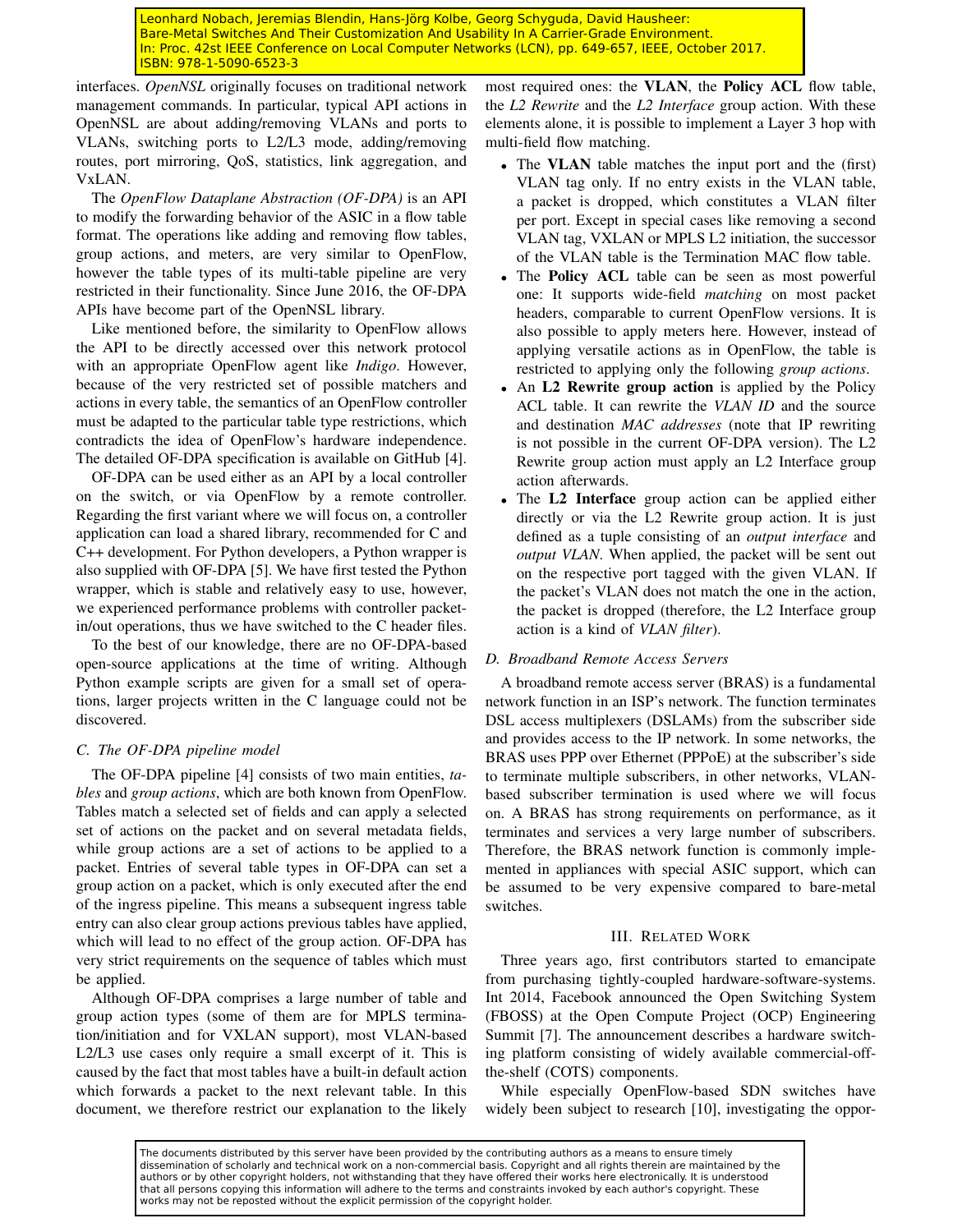tunities and drawbacks of bare-metal switches is still a very new topic for the research community. Kurtz et al. [9] have compared a virtual switch (an Open vSwitch instance) and a PicOS-based bare-metal switch regarding performance in the context of critical infrastructures. While the bare-metal switches outperform virtualized instances especially in forwarding latency, failovers have been found as slower regarding the former.

Efforts to implement the functionality of a BRAS in an SDN/NFV environment have also been recently proposed in the *Central Office Re-designed as a Data Center (CORD)* architecture [12]. CORD envisions to replace the specialized hardware currently used to terminate subscribers, including an optical line termination (OLT), a BRAS, and other related components, with commodity hardware servers. CORD also comprises bare-metal switches, however dedicated for Layer 2 or MPLS packet forwarding between VNF instances only. The major difference to our approach is that, in CORD, the BRAS runs in a VNF (as a virtual subscriber gateway), instead of the bare-metal switch's ASIC used in our prototype.

Several other works have adopted the OF-DPA abstraction for their use case [8], [16], [17], including an SDN testbed and an OF-DPA controller.

## IV. SYSTEM DESIGN

We will only briefly specify the desired behavior in this section. The BRAS has two internally-configured MAC addresses, the *subscriber-facing* and the *core-facing* one. Several ports are being designated for termination of the subscriber's side, the Optical Line Termination (OLT) ports. Note that their physical layer can be easily adapted by exchanging the SFP module, e.g. with a module with  $GPON<sup>4</sup>$  support or a special wavelength. Besides the subscriber-facing ports, core ports can be configured on the switch. These ports support a simple IP/Ethernet format and thus can be attached to core networks.

In the upstream direction, the dataplane must detect and redirect subscriber authentication attempts and control packets to the CPU. The BRAS must furthermore ensure that only authenticated subscribers (identified by their VLAN ID) can send packets originating from their designated IP addresses, obtained from a preconfigured lease pool. A three-colorbased *meter* must be applied<sup>5</sup> to ensure subscribers can only consume the bandwidth of the purchased service. In the downstream direction, the BRAS must look up the packet's destination IP address, and if it belongs to an authenticated subscriber, forward it to the subscriber's VLAN ID.

Additionally, a subscriber is assigned to a set of services (like Internet, VoIP and IPTV), which are either specified by an additional inner VLAN tag, or by the IP subnet which is used. Upon authentication, the BRAS terminates all services the subscriber is assigned to, and forwards it to a specified core port or VLAN.



Fig. 2. System architecture of the BRAS implementation

## V. IMPLEMENTATION

Our implementation of the aforementioned BRAS is planned to be realized with as much free software as possible. Therefore, we have selected OpenNetworkLinux (ONL) as the operating system platform (Figure 2). For performance reasons, the BRAS control plane is written entirely in the C language (depicted in blue). However, proprietary components cannot be avoided, as we require them for ASIC support. These proprietary components include the OF-DPA binary and the OF-DPA RPC client (depicted in red). As the BRAS control plane runs locally, we have decided to use OF-DPA without an OpenFlow agent and directly link against the OF-DPA API.

The BRAS software is loaded with an initial configuration file (see Figure 3 for an example). The values in this configuration file are related to the supported services, subnets, core ports and MAC addresses, and cannot be changed at runtime. Upon startup, initial flow rules are installed (Section V-B) and a Websockets server is started to accept subscriber configuration at runtime.

Figure 4 depicts the subscriber state model. Initially, a subscriber is not existing (white) in the device configuration. If a subscriber is added to the device via the Websockets connection, the subscriber is *initialized* (red): The *local state manager* installs flow rules which only forward authentication packets from the subscriber to be passed to the controller, however no

<sup>4</sup>Gigabit Passive Optical Network <sup>5</sup>RFC 2697, 2698 or 4115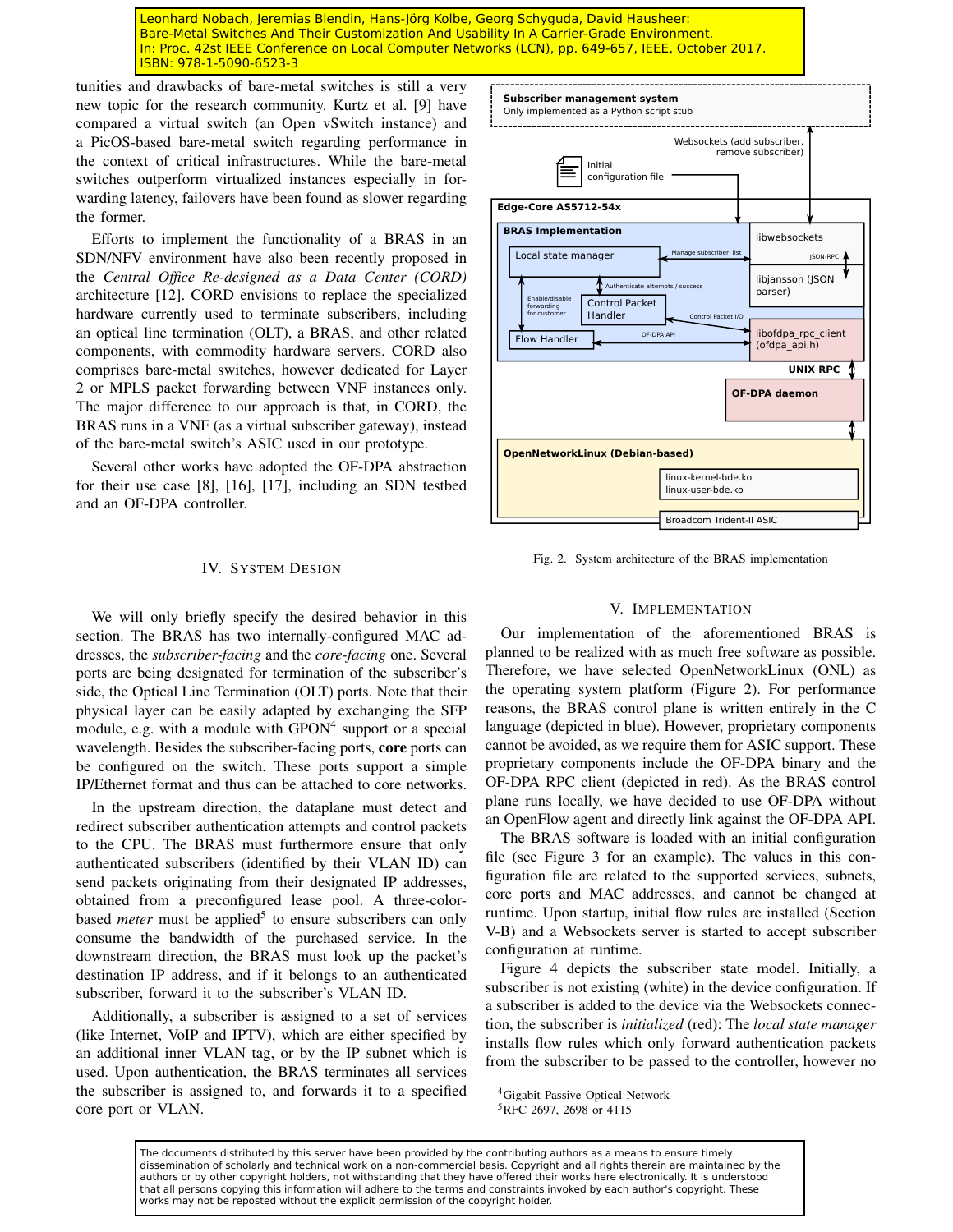

Fig. 3. Example initial JSON configuration file, defining three services: Internet (VLAN 4) and IPTV (VLAN 8). The internet service uses the core port 7 (untagged), and IPTV uses the core port 8 (tagged). Subscribers and their ports/VLANs are configured at runtime.

forwarding is yet enabled. The *Control Packet Handler* then waits for authentication attempts of the subscriber, and if the authentication has been successful, the forwarding state for all the subscriber's services to the core network and back is established, the subscriber is then *authenticated* (blue). In the other direction, a subscriber becomes deauthenticated by not refreshing the authentication state in a pre-defined interval. Finally, a subscriber can be removed from the local state (e.g. by ending the service contract or moving to another BRAS region).



Fig. 4. Per-subscriber state diagram in the BRAS switch

#### *A. Subscriber Configuration and Authentication*

To initialize subscribers, a Websocket service is started which is accessible on the BRAS management port; subscribers can be added and removed by connecting to this



Fig. 5. Example runtime configuration of a subscriber. If successful, the command is answered with 'OK', with an explanatory failure notice otherwise.

service. Figure 5 shows how a subscriber with a specified username and password is added in a JSON format. The specified OLT port and the VLAN ID is expected when the subscriber authenticates. Furthermore, the subscriber is restricted to the given service VLANs. The subscriber ID is only for internal use (e.g. to be able to delete the subscriber when needed) and can be arbitrarily chosen.

In a BRAS for carrier-grade productive usage, standard formats for authentication should be followed. A candidate for a state-of-the-art standardized authentication protocol is EAP over LAN (EAPOL), which is part of the IEEE 802.1X authentication standard. Subscribers requesting authentication can use this protocol via a Ethernet-based message exchange in conjunction with a RADIUS server in the provider's backend. However, authentication is a task conducted by the control plane, the dataplane's task is only to forward authentication packets to the controller (or the RADIUS server). The implementation of an EAPOL support is hard, to simplify the PoC implementation targeted to assess ASIC programmability for the dataplane, we have designed a simple, light-weight authentication protocol. It is plain-text username-passwordbased, and therefore not secure especially against eavesdropping. We argue that to extend the PoC to EAPOL support, only the C-based control plane code must be extended, but not the dataplane capabilities which we want to evaluate.

| <b>Authentication Request</b> |                               |                         |           |                           |                       |                           |                 |                   |        |                    |  |
|-------------------------------|-------------------------------|-------------------------|-----------|---------------------------|-----------------------|---------------------------|-----------------|-------------------|--------|--------------------|--|
| 6 Byte                        | 6 Byte                        |                         |           |                           | 2 Byte                |                           |                 | 1 Byte            |        |                    |  |
| <b>BCast</b>                  |                               | srcMac                  | Sub. VLAN |                           |                       | Ethtype = $0 \times 0876$ |                 | $Opcode = 0x01$   |        |                    |  |
| 64 Byte                       |                               |                         |           |                           | 64 Byte               |                           |                 |                   |        |                    |  |
|                               |                               | Username                |           | Password                  |                       |                           |                 |                   |        |                    |  |
|                               |                               |                         |           |                           |                       |                           |                 |                   |        |                    |  |
|                               |                               | Authentication Response |           |                           |                       |                           |                 |                   |        |                    |  |
| 6 Byte<br>6 Byte              |                               |                         | 2 Byte    |                           |                       |                           | 1 Byte          |                   |        |                    |  |
|                               | Sub. VLAN<br>dstMac<br>srcMac |                         |           | Ethtype = $0 \times 0876$ |                       |                           | $Opcode = 0x02$ |                   |        |                    |  |
| Per customer service subnet:  |                               |                         |           |                           |                       |                           |                 |                   |        |                    |  |
|                               | 2 Byte                        |                         | 4 Byte    |                           |                       | 4 Byte                    |                 |                   | 4 Byte |                    |  |
|                               |                               | Service ID              |           |                           | Assigned IPv4 Address |                           |                 | Assg. IPv4 Subnet |        | Assg. IPv4 Gateway |  |
|                               |                               |                         |           |                           |                       |                           |                 |                   |        |                    |  |

Fig. 6. BRAS Authentication Packet Format

Figure 6 shows the packet format for the authentication request and response. Authentication requests (initially sent by the client) are always using the broadcast address on the Ethernet layer, as the destination MAC address is assumed to be previously unknown. The source MAC address is very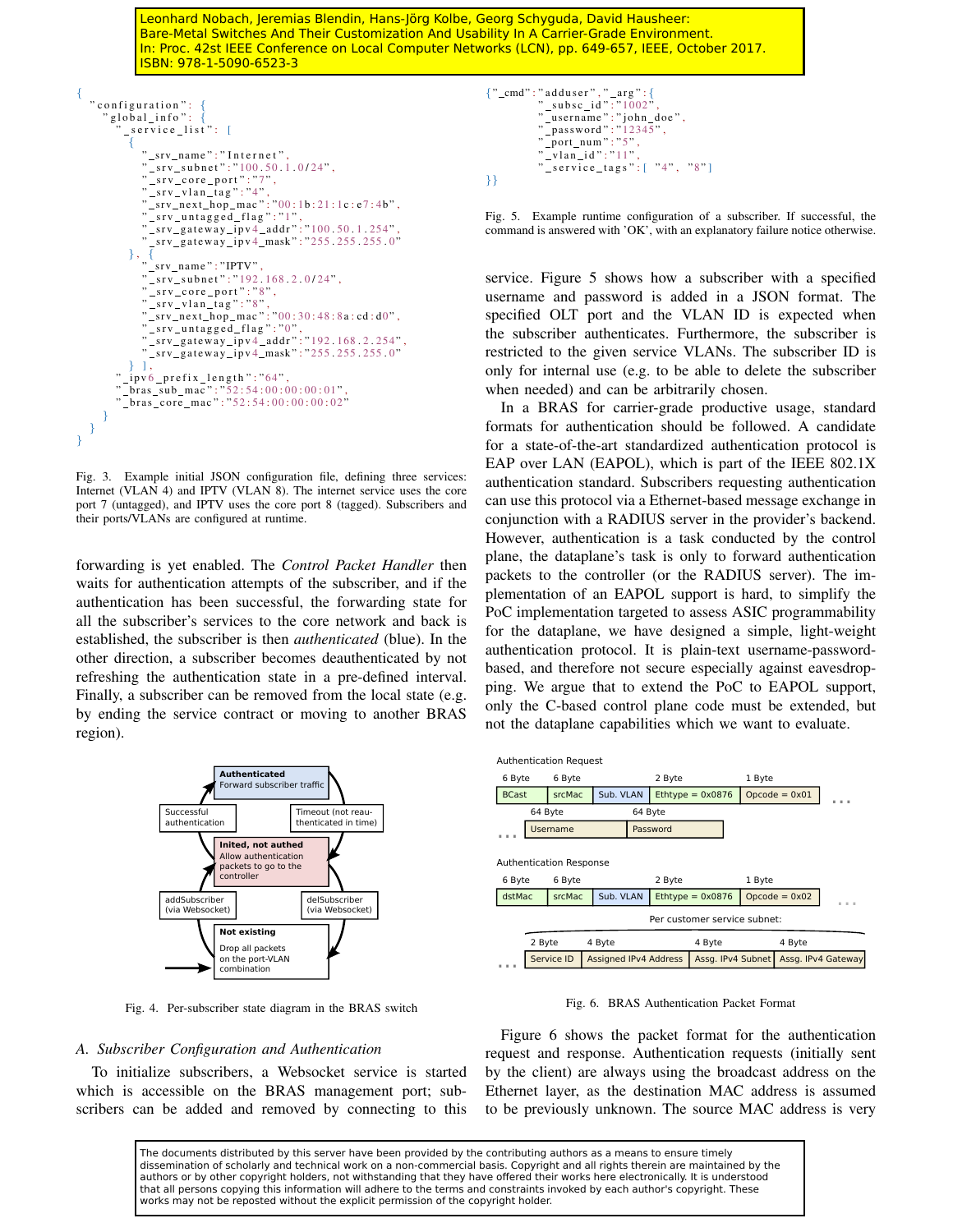important, as, upon successful authentication, it is used as the future CPE WAN interface address, the only address allowed to send packets through the BRAS dataplane and the target MAC address for any packets sent to the subscriber. Next, the subscriber's VLAN is expected (assumed to be assigned by the DSLAM, which is agnostic of any authentication). The ethertype of the next header of the VLAN tag is set to  $0 \times 0876$ which we have chosen as the ethertype of the custom protocol. After the opcode  $(0x01)$ , the username and password fields are both of a 64-byte fixed size, containing null-terminated strings.

In the response packet, the destination MAC address contains the CPE which made the request, and the interior BRAS MAC address as the source, and the requesting subscriber's VLAN. The ethertype is equal to the request, but the opcode of the response is  $0 \times 02$  upon authentication success,  $0 \times 03$ otherwise. Upon success, for every service available, the service VLAN ID (2 byte), the assigned IPv4 address, the subnet mask, and the default gateway are provided<sup>6</sup>.

### *B. Flow Model*

In this section, we describe the dataplane implementation in OF-DPA 2.01. To a certain extent, the dataplane follows the behavior of a typical Layer 3 hop (a router), which is straightforward to implement in OF-DPA. The greatest challenges however for a scalable implementation in OF-DPA are beyond these functionalities, like the *antispoofing*, which requires a large table for source IP matching, as well as a fine-grained *metering* support. In the following, we describe two dataplane modes, the *double-tagged* and the *single-tagged* mode. The latter mode was introduced, as the implementation of the double-tagged mode was not supported by the present OF-DPA API version.



Fig. 7. Meaning of the elements used in the following OF-DPA flow model figures.

Figure 8 depicts the flow model we have used for the double-tagged mode in the packet flow direction from the subscriber to the core (see Figure 7 for the meaning of the symbols). The L2 Rewrite and L2 Interface group actions have to be instantiated only once per service in this direction, the VLAN table entry must be instantiated per subscriber, while a VLAN 1 and the Policy ACL entry must be instantiated for every subscriber times every service. The handling of the ingress double tag was supported and successfully tested in this direction. In the pipeline, we introduce the term *ASIC VLAN* as an only internally-used VLAN ID, carrying information which would otherwise be lost between the tables

<sup>6</sup>We implemented the IPv6 dataplane, but we did not implement IPv6 control plane functionality.

due to the stripping of the outer VLAN tag. The ID can be arbitrarily chosen, however must be unique on the ingress port to be able to uniquely match the packet in the subsequent Policy ACL table. As the number of different VLAN IDs is 4096 (or a little bit less), the maximum number of subscribers times services on every port is restricted to this number.

Figure 9 shows the double-tagging mode in the direction from the core to the subscriber. Despite the support of a large number of entries to match the destination IP address in the Unicast Routing flow table, we had to use the Policy ACL table to be able to apply per-subscriber metering. The pipeline described here is not valid, as an Egress VLAN table entry, which is required for the Egress VLAN 1 table to add a second tag, cannot follow an L2 Interface group action. The Egress VLAN table is only accepted after an L2 Unfiltered Interface group action (here, the metadata field ALLOW\_VLAN\_TRANSLATION is set to 1), which itself can only be used in MPLS intiation or termination use cases.

Figure 10 shows the flow model for the *single-tagged* mode in the packet flow direction from the subscriber to the core. The only difference is that no service VLAN tag is used, instead, the service is identified by the source IP subnet of the subscriber. This approach is functional, provides a comparable isolation, and does not impose the scalability restrictions of the ASIC VLAN approach, leading to only 4096 subscribers times services.

In the packet flow direction of the *single-tagged* mode from the core to the subscriber (Figure 11), no egress tables are required, thus, the pipeline of this mode is functional. Like in the double-tagged mode, the Policy ACL table must be used to be able to apply a per-subscriber meter, the large Unicast Routing table cannot be exploited.

## VI. EVALUATION RESULTS

Figure 13 depicts the test setup we have used to evaluate correct operation of the BRAS PoC. Therefore, we have connected a test server to the switch with four Gigabit Ethernet ports: dslam0 (Switchport 5), dslam1 (Switchport 6), core0 (Switchport 7), core1 (Switchport 8). On the test server, we have implemented two test customer premises devices (CPE) in LXC containers (subsc1 and subsc2), every traffic from or to these containers has been tagged with an individual VLAN ID (resembling the behavior of DSLAMs) on dslam0. In various tests, we forwarded tagged traffic to dslam1 instead, to verify correct behavior with multiple ports. The CPE LXC containers use a Python script as the authentication client at the BRAS.

The interface core0 has been split into two subinterfaces for the service VLANs 8 and 10, which have been configured as tagged core interfaces in the BRAS, core1 has been configured as the service VLAN 4, but untagged.

The connectivity between the subscriber VMs and the core networks was tested with ping and iperf3.

We have focused on functional tests and table size restrictions, as we have assumed these to be the primary bottlenecks of the platform. Table I shows the implementation and testing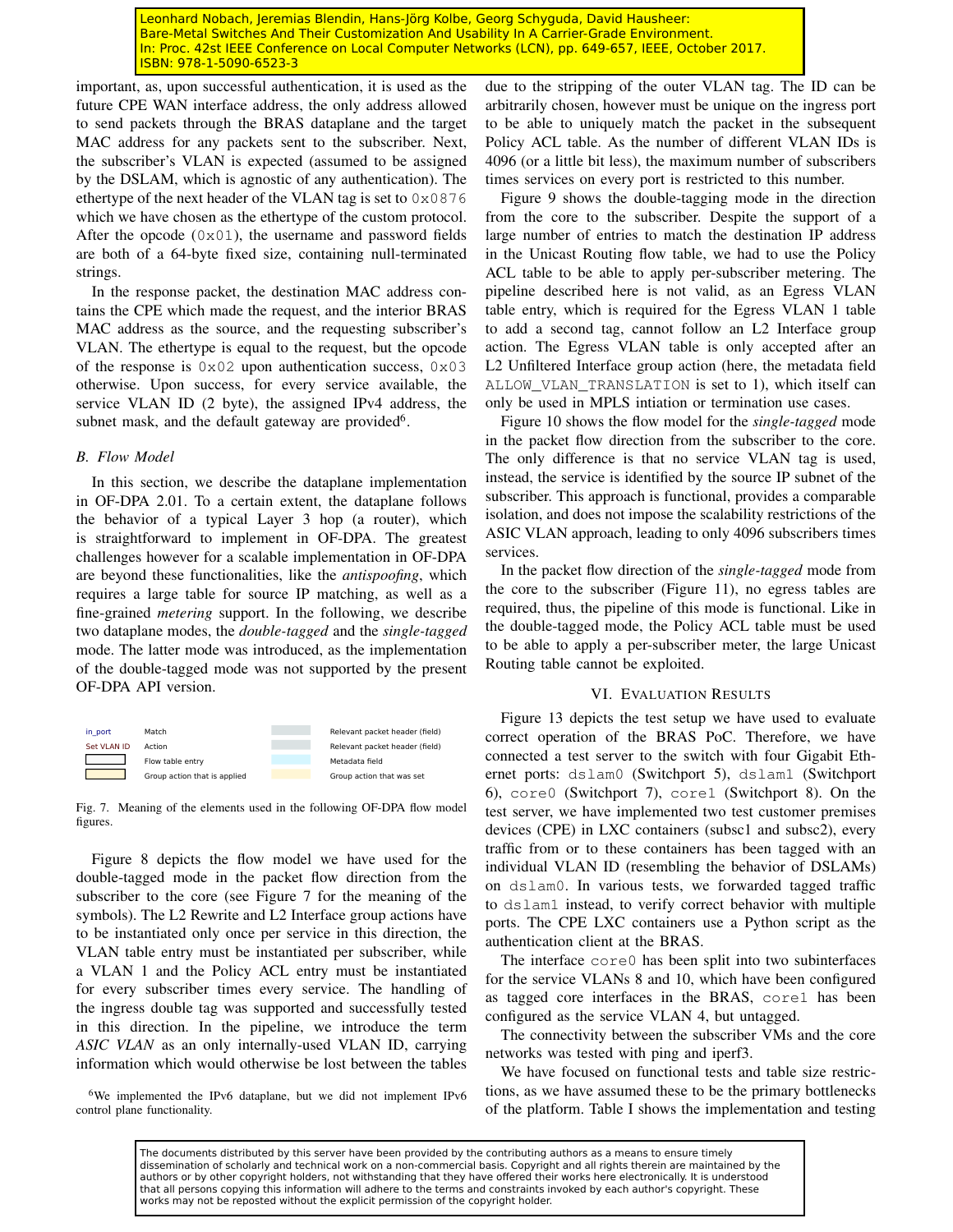| IP           | <b>VLAN</b>                |              | <b>VLAN 1</b>                     | IP                     | <b>Policy ACL</b>                          | IP                     | <b>Color-Based</b><br><b>Actions</b> | IP                     | L <sub>2</sub> Rewrite       |           | <b>L2</b> Interface               |             |
|--------------|----------------------------|--------------|-----------------------------------|------------------------|--------------------------------------------|------------------------|--------------------------------------|------------------------|------------------------------|-----------|-----------------------------------|-------------|
| Inner VLAN   | VLAN ID (outer)<br>in port | Inner VLAN   | <b>VLAN ID (inner)</b><br>in port | <b>ASIC VLAN*</b>      | in port<br><b>ASIC VLAN*</b><br>Source MAC | ASIC VLAN*             | Drops red-colored                    | ASIC VLAN*             | Sets new source              | Core VLAN | Sets core output<br>port and VLAN | (Core VLAN) |
| Outer VLAN   | Set OVID to                | Internal MAC | OVID<br>Set VLAN to               | Internal MAC Source IP | Apply L2 Rewrite                           | Internal MAC           | packets<br>(Clear Actions).          | Internal MAC           | and dest MAC<br>Sets VLAN ID | Core MAC  | Conditionally<br>strips           | Core MAC    |
| Internal MAC | <b>VLAN ID</b><br>Pop VLAN | OVID         | ASIC VLAN*                        |                        | group action,<br>color entry action,       | L <sub>2</sub> Rewrite | does nothing else.                   | L <sub>2</sub> Rewrite | to Core VLAN.                |           | the VLAN tag.                     | Out port    |
|              |                            |              |                                   |                        | meter.                                     |                        |                                      |                        |                              |           |                                   |             |

Fig. 8. OF-DPA flow model of the double-tagged mode, upstream direction



Fig. 9. OF-DPA flow model of the double-tagged mode, downstream direction

| IP           | <b>VLAN</b>                 | IP                     | <b>Policy ACL</b>                         | IP                     | <b>Color-Based</b>                  | IP                | <b>L2 Rewrite</b>            | IP        | <b>L2</b> Interface               |             |
|--------------|-----------------------------|------------------------|-------------------------------------------|------------------------|-------------------------------------|-------------------|------------------------------|-----------|-----------------------------------|-------------|
| Subsc. VLAN  | VLAN ID (Subsc.)<br>in port |                        | in port<br>Subsc. VLAN   VLAN ID (Subsc.) | Subsc. VLAN            | <b>Actions</b><br>Drops red-colored | Subsc. VLAN       | Sets new source              | Core VLAN | Sets core output<br>port and VLAN | (Core VLAN) |
| Internal MAC | Set OVID to                 | Internal MAC Source IP | Source MAC<br>Apply L2 Rewrite            | Internal MAC           | packets<br>(Clear Actions).         | Internal MAC      | and dest MAC<br>Sets VLAN ID | Core MAC  | Conditionally<br>strips           | Core MAC    |
|              | <b>VLAN ID</b><br>Pop VLAN  |                        | group action,<br>color entry action,      | L <sub>2</sub> Rewrite | does nothing else.                  | <b>L2 Rewrite</b> | to Core service<br>VLAN.     |           | the VLAN tag.                     | Out port    |
|              |                             |                        | meter.                                    |                        |                                     |                   |                              |           |                                   |             |

Fig. 10. OF-DPA flow model of the single-tagged mode, upstream direction

| IP          | <b>VLAN</b><br>VLAN if existing,       | IP        | <b>Policy ACL</b><br>in port,              | IP                     | <b>Color-Based</b><br>Actions | IP                     | <b>L2 Rewrite</b>             | IP                 | <b>L2</b> Interface<br>Sets core output | IP           |
|-------------|----------------------------------------|-----------|--------------------------------------------|------------------------|-------------------------------|------------------------|-------------------------------|--------------------|-----------------------------------------|--------------|
| (Core VLAN) | in port                                | Core VLAN | <b>Core VLAN</b><br><b>Destination MAC</b> | Core VLAN              | Drops red-colored             | Core VLAN              | Sets new source               | <b>Client VLAN</b> | port.                                   | Client VLAN  |
| Core MAC    | If untagged,                           | Core MAC  | <b>Destination IP</b>                      | Core MAC               | packets<br>(Clear Actions).   | Core MAC               | and dest MAC.<br>Sets VLAN ID | Internal MAC       |                                         | Internal MAC |
|             | sets the core<br><b>VLAN</b> (requires |           | Apply L2 Rewrite<br>group action,          |                        | does nothing else.            |                        | to Client VLAN                |                    |                                         |              |
|             | 2nd entry).                            |           | color entry action,<br>meter.              | L <sub>2</sub> Rewrite |                               | L <sub>2</sub> Rewrite |                               |                    |                                         | Out port     |
|             |                                        |           |                                            |                        |                               |                        |                               |                    |                                         |              |

Fig. 11. OF-DPA flow model of the single-tagged mode, downstream direction

| Feature                    | OF-DPA<br>Support | Impl.<br><b>Status</b> | <b>Test</b><br><b>Status</b> | Essential<br>Feature |
|----------------------------|-------------------|------------------------|------------------------------|----------------------|
| <b>VLAN</b> Single Tagging | <b>Yes</b>        | Done                   | <b>Success</b>               | Yes                  |
| <b>VLAN</b> Double Tagging | N <sub>0</sub>    | ۰                      |                              | N <sub>0</sub>       |
| Antispoof                  | <b>Yes</b>        | Done                   | <b>Success</b>               | <b>Yes</b>           |
| IP <sub>v</sub> 6          | Yes               | DP-only                | <b>Success</b>               | <b>Yes</b>           |
| Metering (RFC 2697 ff.)    | <b>Yes</b>        | Done                   | Not tested                   | <b>Yes</b>           |
| Authentication             |                   | Done                   | <b>Success</b>               | <b>Yes</b>           |
| Liveness                   |                   | Done                   | <b>Success</b>               | No                   |
| <b>ARP</b> Responder       | -                 | Done                   | <b>Success</b>               | <b>Yes</b>           |
| Lease from IP Pool         |                   | Done                   | <b>Success</b>               | Yes                  |

TABLE I BRAS IMPLEMENTATION AND TESTING STATUS

status of several features of our BRAS PoC, we also provide whether the features are *essential* for a BRAS implementation or not: In this context, essential features are the ones that are required to build a BRAS. This e.g. applies to authentication, provisioning of leases, and ARP responding. However, VLAN double-tagging (a.k.a. Q-in-Q or IEE 802.1ad) can be used to increase the identifier space of VLANs, or to apply hierarchical pushing/popping of the VLANs, and is desired in carrier networks, however, it is possible to implement a functional BRAS without it.

In our prototype, we could successfully implement and test all these essential features of a BRAS. As already mentioned,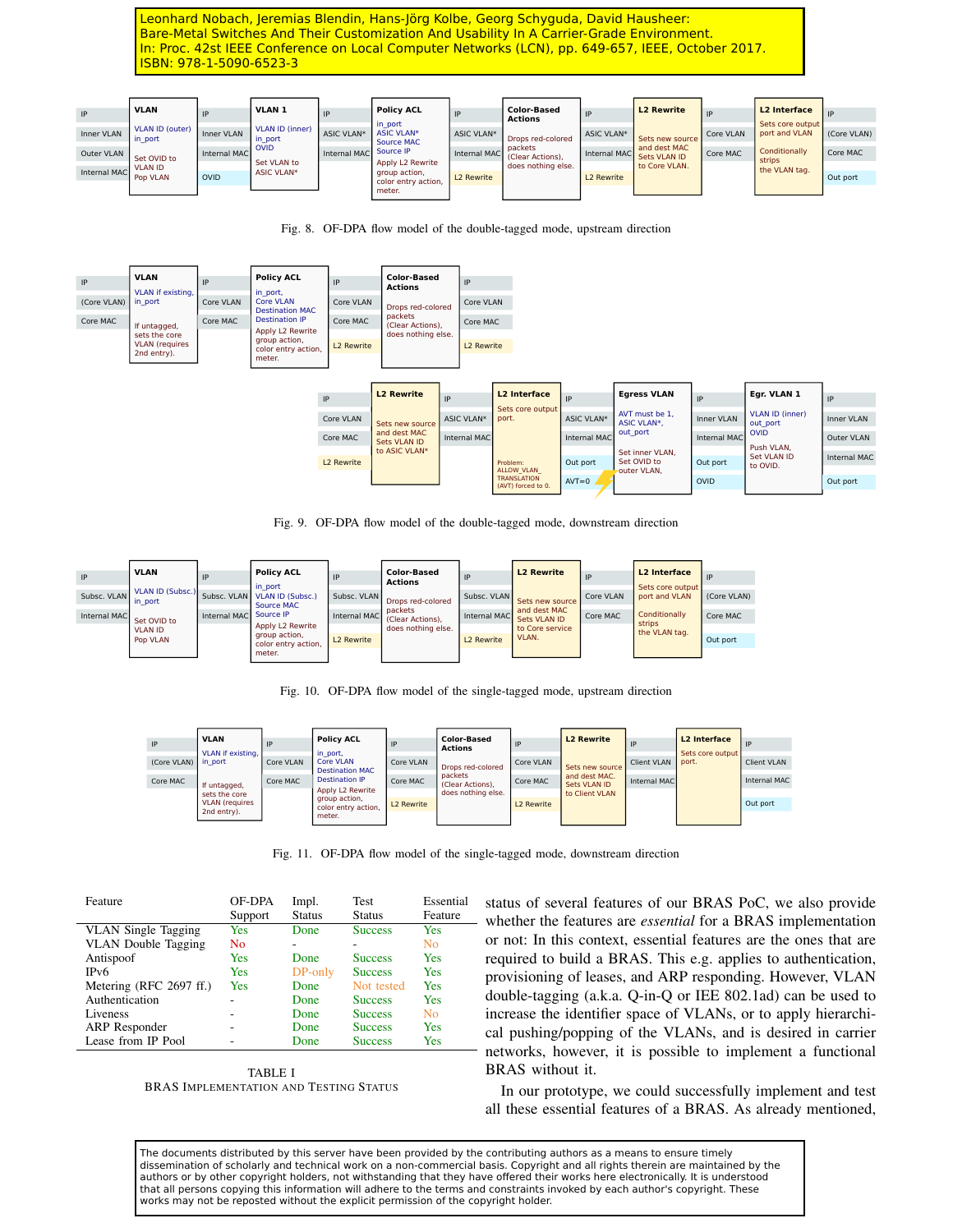

Fig. 12. OF-DPA flow model of the single-tagged mode when using the Unicast Routing table, downstream direction



Fig. 13. BRAS PoC test setup.

we have not been able to successfully implement a functional double-tagging in the OF-DPA pipeline. At the time of writing, it was not available in the published programming interface [4]. Due to the extraordinarily high backplane capacity of the switch according to the hardware descriptions (720 gigabits per second), we could not verify an upper limit for throughput caused by the limitation of our testing equipment. Current limitations in the evaluation hardware (load generators) also did not allow to test the meters.

Another aspect is *scalability*. We identified the Policy ACL flow table to be the primary bottleneck to create a scalable implementation on the AS5712-54x (Trident II), which could manage up to 3072 entries. According to our flow model, the switch requires two flows per subscriber times subnet, in a

dual-stack implementation even 4 entries are required. Even if a dual-stack subscriber uses 1 service VLAN, 768 subscribers are supported per switch only. Using the Unicast Routing table for the downstream direction doubled the number of possible subscribers, however a metering support is not intended by this table. Nevertheless, Broadcom and other vendors have announced new chipset generations with support for much larger flow tables [15]. Thus, the current scalability limits are not expected to persist.

#### *A. Next Steps*

While we have conducted functional tests of the BRAS implementation, the PoC still needs to undergo stress and performance tests in a next step, which requires several additional high-capacity servers and specialized hardware to cope with the high backplane capacity of the hardware. Recommended tests include setting up, adding and removing large numbers of subscribers, or conducting parallel high-throughput and latency tests on multiple ports. Furthermore, configuration input - either in the initial config file or the Websocket-based runtime configuration - must be validated. In the current state, for example, it is possible to configure multiple service VLANs on a single physical port as untagged. Finally, especially because of the scalability restrictions we experienced with the studied silicon, we will also evaluate chipsets from the upcoming new generations.

#### VII. CONCLUSION AND OUTLOOK

The bare-metal switch hardware market is well-established, and open-source projects are becoming more and more mature to support switch customization. The popularity of Broadcombased chipsets highly influences the possibilities of unique *programmability*, thus OF-DPA can currently be seen as the most prominent open interface to program a bare-metal switch pipeline on a flow level. For simple use cases up to Layer 3 routing, and for the essential requirements on a BRAS, OF-DPA has been found as suitable and well-usable. With increasing hardware support since January 2017, vendor-independent API candidates like the OCP's Switch Abstraction Interface